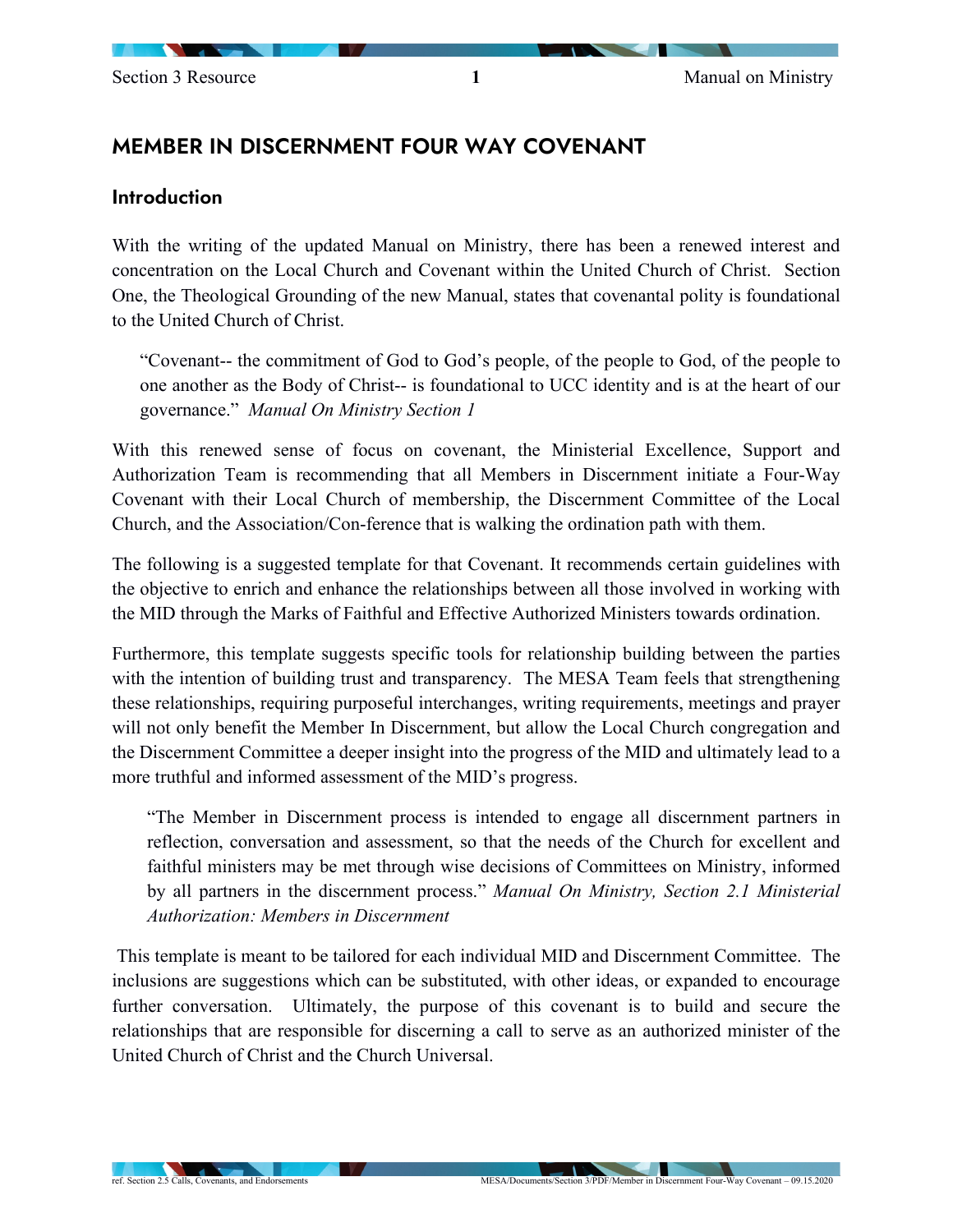# MEMBER IN DISCERNMENT FOUR-WAY MINISTRY COVENANT

### Among

*Member in discernment*

*Local Church* 

*Local Church Member in Discernment Committee*

*Central Association Committee on Ministry*

# ABOUT THE FOUR-WAY COVENANT

The United Church of Christ advises that, in instances where a Member In Discernment has been sponsored by a Local Church, a covenantal relationship be established among the Member In Discernment, the Local Church where the Member In Discernment is a member, the Local Church Discernment Committee and the United Church of Christ as represented by an Association or Conference. This relationship is known as a four-way covenant. The purpose of this covenant is:

- 1. to strengthen, support and sustain the ministries of all the partners that share in this covenant;
- 2. to encourage mutual participation and accountability of and for the life of each by the others;
- 3. to observe, nurture, celebrate and call forth the ministry of the Member In Discernment.

## COVENANTS OF MUTUAL ACCOUNTABILITY

#### **\_\_\_\_\_\_\_\_\_\_\_\_\_\_\_\_\_\_\_\_, covenants:**

*To* \_\_\_\_\_\_\_\_\_\_\_\_\_\_\_\_\_\_\_\_, *United Church of Christ in* \_\_\_\_\_\_\_\_\_\_\_\_\_\_\_\_\_\_\_\_*:*

- The MID should be a member in good standing of the congregation which is supporting them, and participate in its life through financial support for the general ministries of this church, participation in the worshiping life of the church whenever possible, and a commitment to earnest prayer for the well-being of this congregation and its ministry;
- The MID should communicate regularly with the congregation on how the journey is going through newsletter articles;
- The MID should meet annually with the Church Council to express thanks or ask for a deeper commitment from the congregation in their ongoing education and development;
- The MID should be in conversation with their pastor regarding the possibility of preaching experiences;
- Public recognition of membership in this Body of Christ of progress related to the MID's journey by way of reporting at the Annual Meeting of the Local Church.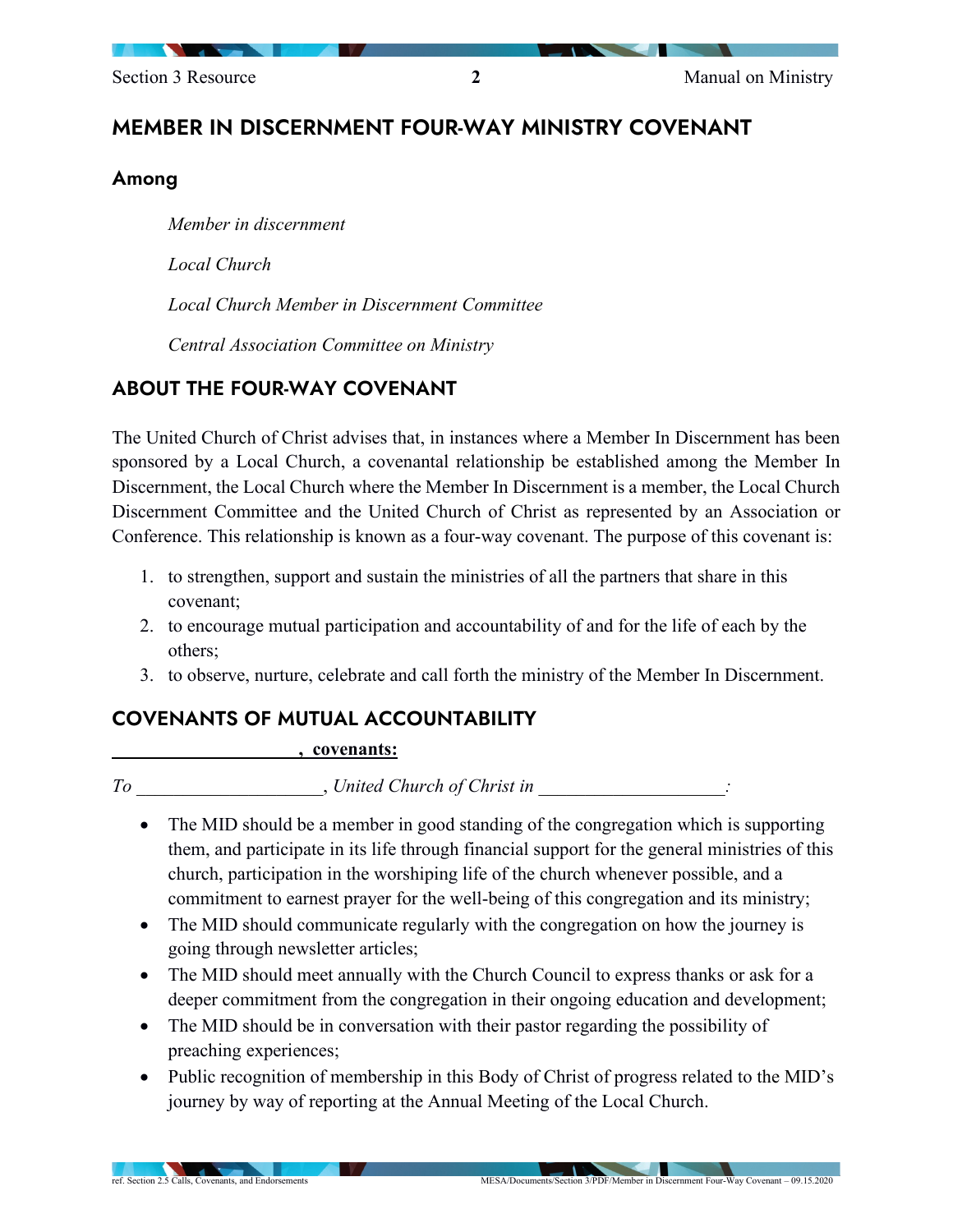Section 3 Resource 3<br>
3

*To the* 

- The MID will attend Association and Conference Meetings whenever possible and, if not possible, provide explanation to the Association Committee on Church and Ministry (COM) regarding what is preventing attendance;
- The MID will adhere to oversight and all requirements as presented by COM, including the annual Information Review.

*To the* **Discernment Committee**:

- Faithfulness in the preaching and teaching of the Gospel, when asked by Local Church pastor, and an adherence to the Minister Codes of the Manual on Ministry;
- Fidelity to the terms of this covenant with the commitment to meet with the Local Church Discernment Committee at least every-other month. Additionally, the Member In Discernment should foster trust and transparency with Committee members so that this Committee evolves in its purpose: a place where the MID can share about challenges encountered knowing that there is confidentiality. And, a place where the Discernment Committee can share openly and truthfully about the MID's progress.

### United Church of Christ, as the Local Church of Membership

#### **covenants:**

*To* \_\_\_\_\_\_\_\_\_\_\_\_\_\_\_\_\_\_\_\_*:*

- The congregation will pray for the MID and the Local Church Discernment Committee and their journey;
- The congregation values and will include written materials and active participation from the MID that will make the MID's journey more public, more transparent;
- The congregation will keep the MID in the forefront of the ongoing ministry of the Local Church;
- The Church Council will meet with the MID annually for support and accountability.

*To the* \_\_\_\_\_\_\_\_\_\_\_\_\_\_\_\_\_\_\_\_ Discernment Committee*:*

• Openly encourage and receive concerns and joys from the congregation about the development and progress of  $\cdot$ 

*To the* \_\_\_\_\_\_\_\_\_\_\_\_\_\_\_\_\_\_\_\_, \_\_\_\_\_\_\_\_\_\_\_\_\_\_\_\_\_\_\_\_

- Appropriate documentation of \_\_\_\_\_\_\_\_\_\_\_\_\_\_\_\_\_\_\_\_; meet with the Association/Conference Committee, as a show of support with the MID when asked;
- Annual contributions to Our Church's Wider Mission (OCWM) in recognition of the role of the wider church in the formation and oversight of authorized ministers in the United Church of Christ.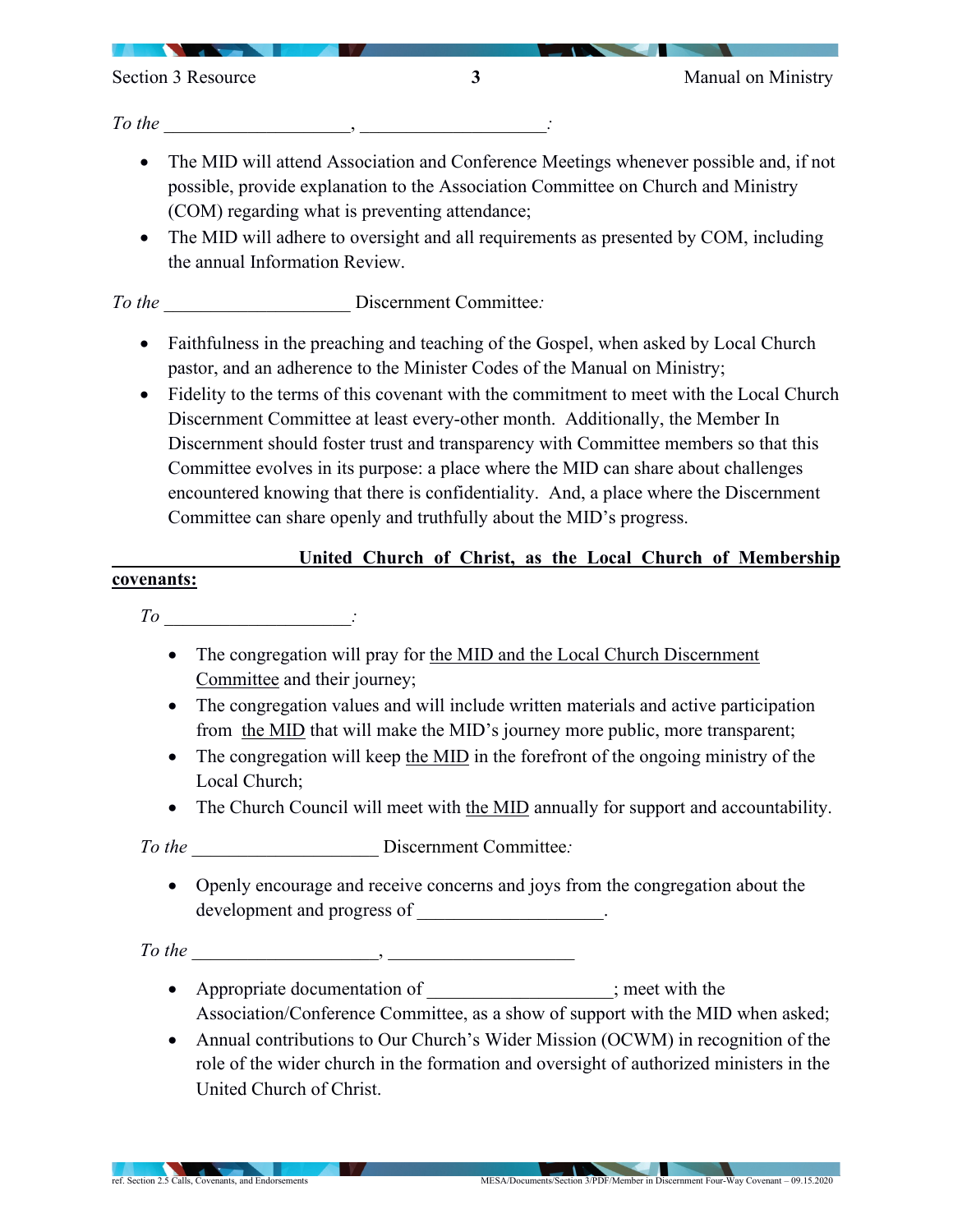| Section 3 Resource       |  | Manual on Ministry |  |                                |  |  |
|--------------------------|--|--------------------|--|--------------------------------|--|--|
| <b>The</b><br>covenants: |  |                    |  | of the United Church of Christ |  |  |

To the  $\qquad \qquad :$ 

- Full support, including holding MID in prayer, during this time of discernment;
- Clear communication of this Association's/Con-ference's requirements and expectations of the MID, including meetings with the MID;
- Clear communication of this Association's/Con-ference's support of and for the MID, including a vested interest in their education and possible financial support through scholarships.
- *To* \_\_\_\_\_\_\_\_\_\_\_\_\_\_\_\_\_\_\_\_*:*
	- Appropriate support and oversight of MIDs in covenants with your Local Church and the Local Church Discernment Committee;
	- The Association/Conference Committee will attempt to report/convey, from time to time, through the Local Church pastor or the Local Church Discernment Committee their insight into how the Local Church's MID is doing as a result of their meetings with the MID.

*To the* \_\_\_\_\_\_\_\_\_\_\_\_\_\_\_\_\_\_\_\_ Discernment Committee*:* 

- Written communication outlining specific steps of the MID, the Local Church Discernment Committee and the Association/Conference during this discernment process;
- Written communication to the Local Church Discernment Committee following each step when a determination is made as to whether to continue the discernment process with the MID or not;
- The Association/Conference Committee has a responsibility to the Discernment Committee to know how the Association/Conference Committee members are seeing the MID evolve.

### **The** \_\_\_\_\_\_\_\_\_\_\_\_\_\_\_\_\_\_\_\_**Discernment Committee (LCDC) covenants:**

*To* \_\_\_\_\_\_\_\_\_\_\_\_\_\_\_\_\_\_\_\_*:*

- Belief in God's call that has led you to this particular place of ministry;
- Ongoing support and encouragement during this time of discernment;
- Possible financial support by way of special offerings for specific need(s) as appropriate.

To United Church of Christ in  $\Box$